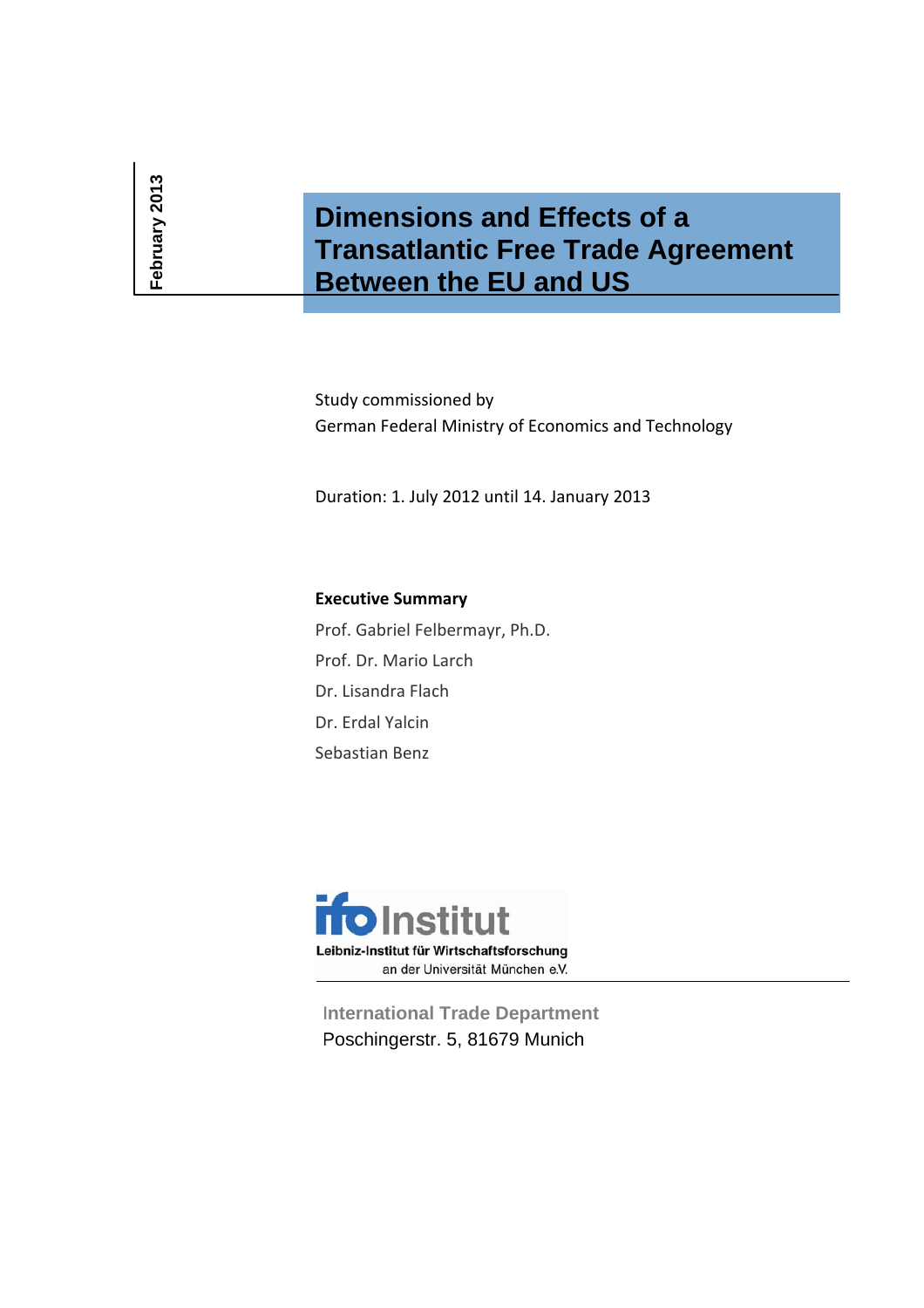On behalf of the German Federal Ministry of Economics and Technology, the Ifo Institute has conducted a study on the dimensions and effects of a free trade agreement between the EU and the US. This document presents an overview of the most important results. To anticipate the key findings: The study predicts that a comprehensive free trade agreement, which lowers non-tariff barriers (NTBs) significantly, increases German exports to the US. This is driven by a substantial boost to sales of medium-sized firms. Trade liberalization increases the average real wage by about 1.6%, while it leads to a marginally lower unemployment rate. The study does not expect a lasting negative impact on the international trading regime.

## **I. Introduction**

In Germany, the possibility of a transatlantic free trade agreement (TAFTA) between the US and EU was first advocated by the then Foreign Minister Kinkel in  $1995<sup>1</sup>$  Towards the end of the 1990s, this initiative was followed up by Leon Brittan, former European Commissioner for Trade, who advanced plans for a *"New Transatlantic Agreement"*. However, at the time the idea did not gain traction. Brittan's successor as Commissioner for Trade, Peter Mandelson, revived the idea in 2007, and signed the *"Framework for Advancing Transatlantic Economic Integration"*. Currently, there are strong signs for renewed interest in a deeper bilateral transatlantic free trade and investment relationship coming from both the U.S. and the EU. The current proposals go far beyond a simple elimination of tariffs, which are already at rather low levels. A plea for a far-reaching free trade agreement can also be found in the Christmas issues of *The Economist*. 2

The transatlantic free trade initiative needs to be considered against the backdrop of (i) *eroding competitiveness* of industrialized countries relative to emerging nations such as China and India, (ii) the long-lasting standstill in *multilateral* negotiations at the World Trade Organizaton (WTO), and (iii) the need for growth-stimulating structural reforms, as vividly highlighted by the current crisis in the EU.

 $\overline{\phantom{a}}$ 

## *Existing free trade agreements*

Both the EU and the US maintain a number of free trade agreements, which typically cover both trade in goods and services. According to data published by the WTO, the United States maintains 14 bilateral agreements, some of which involve several countries (NAFTA, which includes the United States, Canada and Mexico; CAFTA, which involves a number of Caribbean States). The EU has a total of 35 bilateral agreements. Korea, Mexico, Canada, Singapore (not yet in force), Israel, and Chile all have bilateral agreements with both the EU and with the US.

However, an agreement between the EU and the USA would be unprecedented in terms of its sheer dimension. It would create a free trade area representing nearly 50% of global economic output, with only 11.8% of the world population.

In the following synthesis of the ifo study, we proceed as follows. First, we outline the relevant defining features of the transatlantic trade relationship. This includes a brief discussion of the existing tariff and non-tariff barriers. Then we present the most important results of a survey amongst German trade associations. This enables a better understanding the views of German companies on TAFTA and serves as external validation of the simulation exercises. Thereafter, the main empirical results of the Ifo study are presented, emphasizing trade creation, trade diversion and welfare effects of TAFTA.

# *Special features of the EU-US relationship*

The United States is Germany's second largest export market (after France). Despite the dynamic development of China, the Ifo Institute's medium range forecasts predict this ranking to remain roughly stable. The United States is third behind the EU and China as a source German of imports.

Germany and the United States differ significantly in their export shares. The German share stands at 50.5% of GDP, while the USA comes in at  $13.9\%$  of GDP.<sup>3</sup> This highlights clearly the different economic orientations: Germany is strongly orientated towards exports, while domestic consumption dominates in the United States.

<sup>1</sup> The Economist, 16. Oktober, 1997, "Fast track to nowhere".

<sup>&</sup>lt;sup>2</sup> The Economist, 22. Dezember, 2012, "The rich world's economy -The gift that goes on giving".

**<sup>.</sup>** <sup>3</sup> Source: UNCTAD.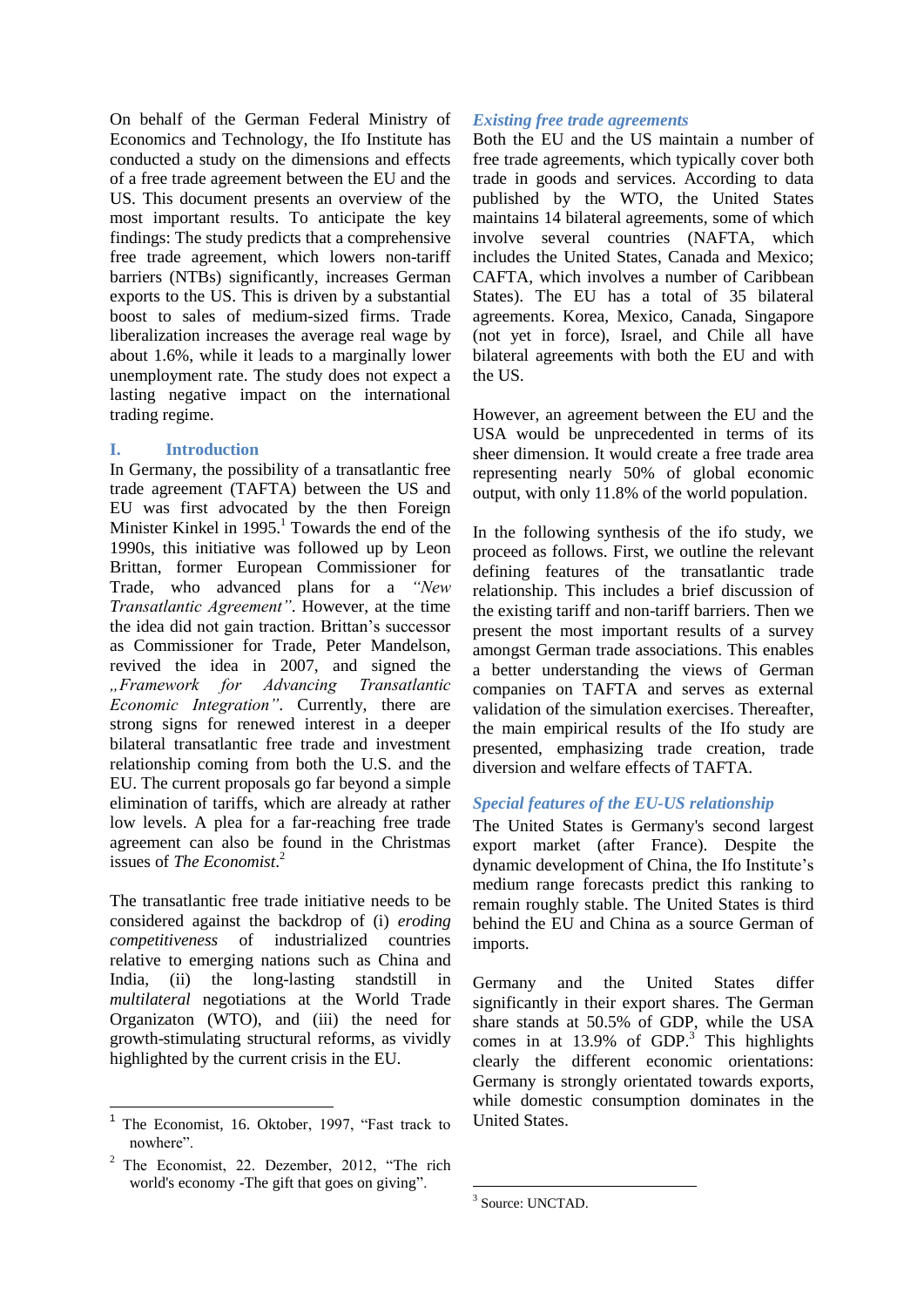With these facts in mind, it is not surprising that, in 2010, Germany generated a goods trade surplus of 208,252 million USD with the rest of the world. Conversely, the U.S. had a deficit of 645,123 million USD with the world. In 2010, 8.2% of total German exports went to the US, valued at 108,372 million USD, while imports from the U.S. accounted for 6.6% of all German imports (76,898 million USD). Regarding industrial goods, Germany had a surplus of 26,908 million USD in 2010. In total, more than 80% of all German exports to the US are industrial goods. Trade in machinery and the automotive sector alone, account for over 50% of total exports, while exports in agricultural products and services together represent less than 20%. It is clear that, from a German perspective, manufactured goods dominate the transatlantic trade with the U.S..

## **Table 1: Composition of bilateral Trade**

|                           | <b>Million</b><br>USD | $\%$ of<br><b>Bilateral</b><br>Trade |
|---------------------------|-----------------------|--------------------------------------|
| <b>Industrial goods</b>   | 87,043                | 80.3%                                |
| <b>Services</b>           | 19,732                | 18.2%                                |
| <b>Agricultural goods</b> | 1,581                 | 1.5%                                 |
| <b>Total</b>              | 108,372               |                                      |

However, when looking at trade in services, a different picture emerges. Germany was the second largest exporter of services in 2010 in nominal terms, with services exports relative to GDP at 7.4%. This was twice as much as the US (3.8% of GDP), the largest exporter in nominal terms. However, Germany had an overall deficit of 24,192 million USD with the world, while the United States had a surplus of 145,827 million USD. This difference is also reflected in bilateral trade in services, where Germany recorded a deficit of 1,025 million in 2010. 4

This divergence in trade in goods and services suggests that the U.S. has a comparative advantage in services exports, while Germany has an advantage in manufacturing industries. This relationship also holds for the nominal trade volume. Nonetheless it must be noted that Germany's deficit in services trade has declined

substantially in recent years, during which the German services industry has rapidly caught up. Turning to the agricultural sector, the U.S. exports larger volumes to Germany than it imports. However, in general, trade in agricultural commodities commands much lower volumes relative to output than the other sectors.

Across all sectors, trade between the U.S. and Germany (or, more broadly, the EU) has a strong *intra-industry* nature (Grubel-Lloyd indices of 0.73 to 0.90). Additionally, *intra-firm* trade (i.e. international transactions within the same firm) is quantitatively very important and accounts for, e.g., 80% of German exports in the automotive industry, 76% in the chemicals sector and 61% in machinery. Interestingly, however, the share of intra-firm trade in imports from the U.S. to Germany is higher than in German exports to the U.S. This marked asymmetry has to do with the structure of foreign investment between the two countries. Furthermore, the share of *intra-firm* trade exceeds 30% in 12 of 32 sectors, measuring German exports to the US as well as in imports from the United States. In almost all sectors, a significant fraction of German imports from the U.S., and of exports to the US, takes place within firms. This demonstrates the high degree of cross-linkages between the two countries.

## *Low average tariff duties, high industry variation*

Tariff barriers between the U.S. and EU on average are low. In 2007, for the manufacturing sector, the trade weighted average tariff rate was approximately 2.8% in both countries. However, this low average masks extreme sectorial peaks (for example, in textiles or motor vehicles). Furthermore, the agricultural sector is generally regulated much more heavily.

## **Table 2: Comparison of weighted average**  customs duties  $2007 (%)^5$

|                           |      | Imports of Imports of<br><b>USA from EU EU from USA</b> |
|---------------------------|------|---------------------------------------------------------|
| <b>Agricultural goods</b> | 2.62 | 3.89                                                    |
| Industrial goods          | 2.82 | 2.79                                                    |

Peak tariff rates may reach 350% in the U.S. and 74.9% in the EU. The EU median is 3.5, while the U.S. features a median of 2.5; the arithmetic

**.** 

<sup>&</sup>lt;sup>4</sup> Source: OECD, Destatis, own calculations.

 5 Source: TRAINS Data from WITS.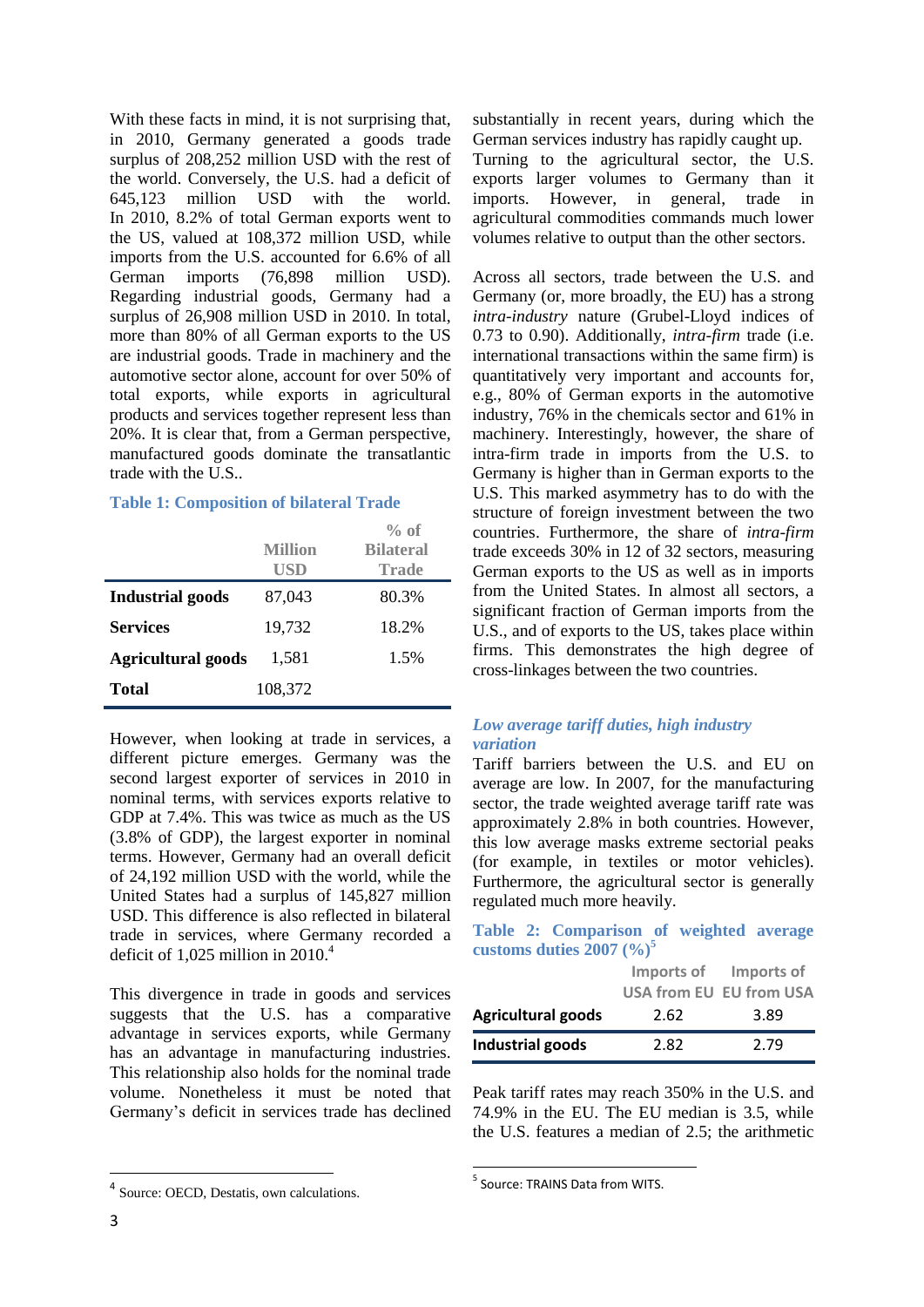mean is more than a percentage point higher than the median. This latter fact testifies to a substantial amount of skewness in the distribution of tariffs across products, as illustrated by Figure 1.

In both the U.S. and the EU, a least 25% of all product lines are not subject to import duties. However, it is also true that 25% of product lines are subject to tariff rates higher than 6.5% (EU) and 5.5% (U.S.). This is relevant for welfare: economic theory shows, that in addition to the average rate, the distribution of tariffs matters.

## **Figure 1: Customs duties at product level in descending order (logarithmic scales)<sup>6</sup>**



**3.200 Product lines with highest Duties**

Figure 1 shows that some industries clearly have the potential to benefit greatly from tariff liberalization. Nonetheless, in comparison to other countries, the average tariff rates between the EU and U.S. are at very low levels. It is therefore unlikely that the elimination of these relatively low tariffs will lead to strong trade and welfare effects in the aggregate.

#### *Non-tariff trade barriers (NTBs)*

Identifying and quantifying statistically robust non-tariff barriers (NTBs) at the industry level is a particularly challenging task. Until now, there is no well-established methodology by means of which one could estimate NTBs consistently across countries and sectors in a harmonized way, so that the results could be safely used in model simulations.

Nevertheless, to present estimates of non-tariff barriers at the industry level, we use results from the MIRAGE consortium. This enables statements about the distribution of NTBs across sectors and demonstrates important asymmetries between the U.S. and the EU. Results show that, while European alcohol and tobacco exporters to the U.S. face additional costs averaging about 14%, U.S. companies can expect additional costs of more than 50% on their exports to the EU. Similarly, the chemical industry in Europe has NTBs amounting to additional costs of 112%, more than three times as much as in the U.S.. This compares to the European machinery sector, which appears to impose no additional costs on U.S. imports, while exports to the U.S. face NTBs that increase the cost by 46%.

Summarizing, compared to tariff duties, NTBs are quantitatively much more important, probably by about one order of magnitude. Thus, they play a much stronger trade-restricting role. What is more, they take a much more asymmetric shape between the U.S. and the EU than tariffs.

## *Survey amongst German trade associations*

Before we proceed with the parameterization and simulation of a general equilibrium model to quantify the effects of a free trade agreement between the EU and U.S., we present the results of a survey amongst leading German trade associations. This allows us to check the plausibility of the results generated by our models and acts as external validation. In addition, the survey captures the firms' attitudes towards the different liberalization scenarios, as well as towards the prospect of a free trade agreement between the EU and the US in general. The results aid the parameterization our model, which, like all 'new' trade models, does not make use of unrealistic assumptions such as perfect competition and homogeneous (i.e., identical) firms.

A total of 60 trade associations were contacted, of which 70% responded to our initial contact.

**.** 

<sup>&</sup>lt;sup>6</sup> Source: World Trade Organization-Trade Analysis Online. HS 2007 Rev.4, Data for 2007. MFN statutory duty. Own calculations.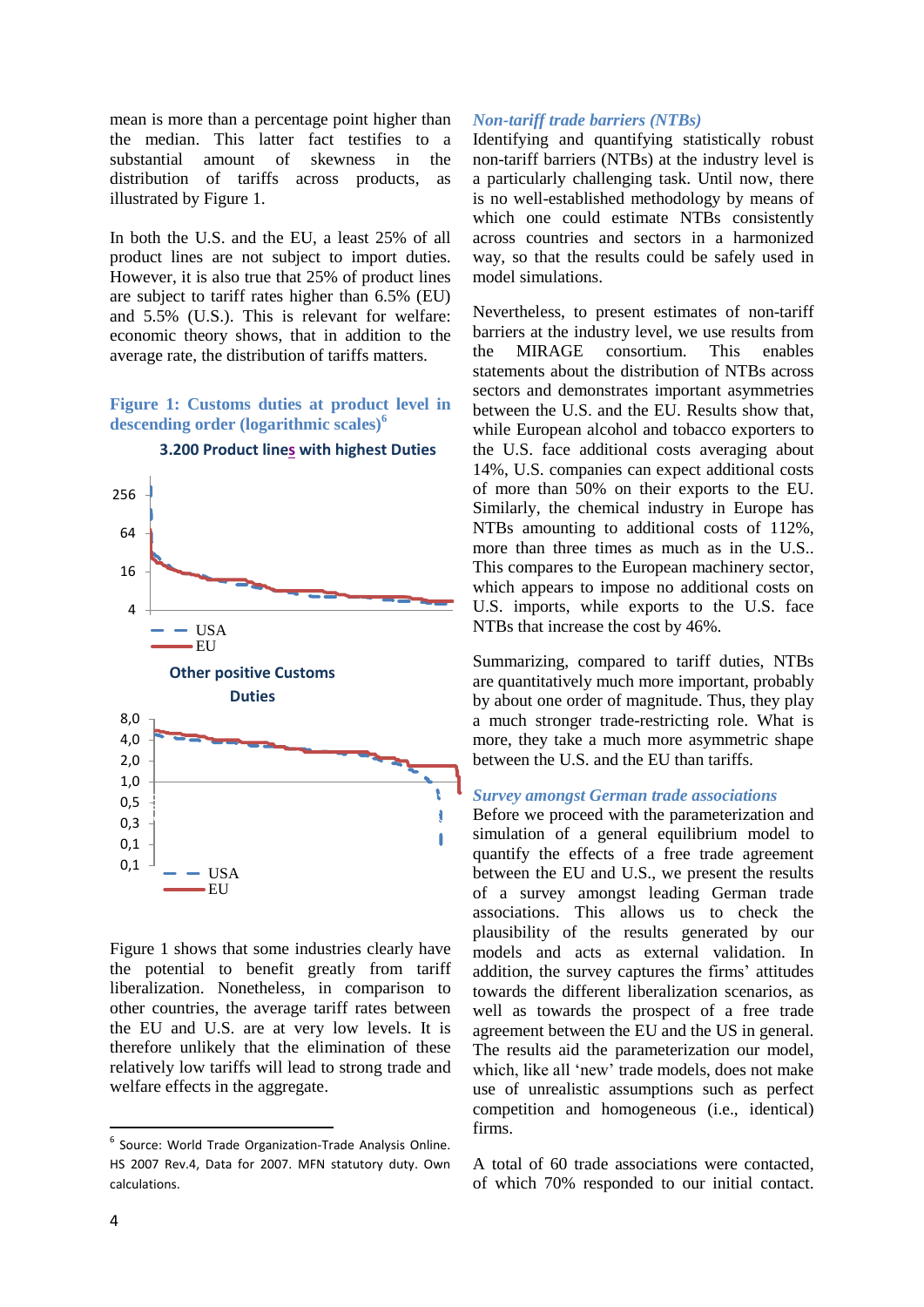20% of associations did not respond at all, while 10% were willing, but unable, to be interviewed by December 2012, due to time constraints. We asked the trade associations, which types of trade costs where most crucial for their members in terms of exports to the US. We also asked about the economic role of these costs (variable or fixed costs), what advantages and disadvantages companies expect from a free trade agreement, and how these effects were distributed across businesses by size.

#### **Figure 2: Decomposition of NTB induced costs**  by cost type  $(\%)^7$



The survey results show that non-tariff barriers (NTBs), and, in particular, quality standards, constitute the main obstacles for German exporters in gaining access to the U.S. market.

NTBs are primarily understood as market entry fixed cost (see Figure 2). A reduction of NTBs appears to be especially useful for small and medium enterprises (SMEs). Conversely, the benefits of simply eliminating tariffs accrue to larger firms. For most industries, the American market is more important as an export destination, than as a manufacturing base.

**Figure 3: New market opportunities from lower trade barriers by firm size classes<sup>8</sup>**



Additionally, particularly in the chemical and agricultural sectors, small and medium enterprises see big opportunities and great chances to develop (see Figure 3).

Finally, the largest new market opportunities are seen in the machinery and plant engineering sectors, in metal production and processing, in the chemical and pharmaceutical industries, as well as in agriculture and forestry.

**Table 3: Percent of trade associations who expect a positive effect of trade liberalization on employment, by size<sup>9</sup>**

|                                                                                          |             | Large            |
|------------------------------------------------------------------------------------------|-------------|------------------|
| <b>Scenario</b>                                                                          | <b>SMES</b> | <b>Companies</b> |
| i) Total reduction of all tariffs between<br>EU and USA                                  | 80%         | 69%              |
| ii) Complete reduction of tariffs and<br>additional creation of a single market          | 87%         | 75%              |
| iii)<br>Complete removal of tariffs<br>between all OECD countries as part of<br>the WTO. | 79%         | 73%              |

1

1

<sup>8</sup> Source: Own survey amongst selected trade associations in Germany.

<sup>&</sup>lt;sup>7</sup> Source: Own survey amongst selected trade associations in Germany.

<sup>&</sup>lt;sup>9</sup> Source: Own survey amongst selected trade associations in Germany.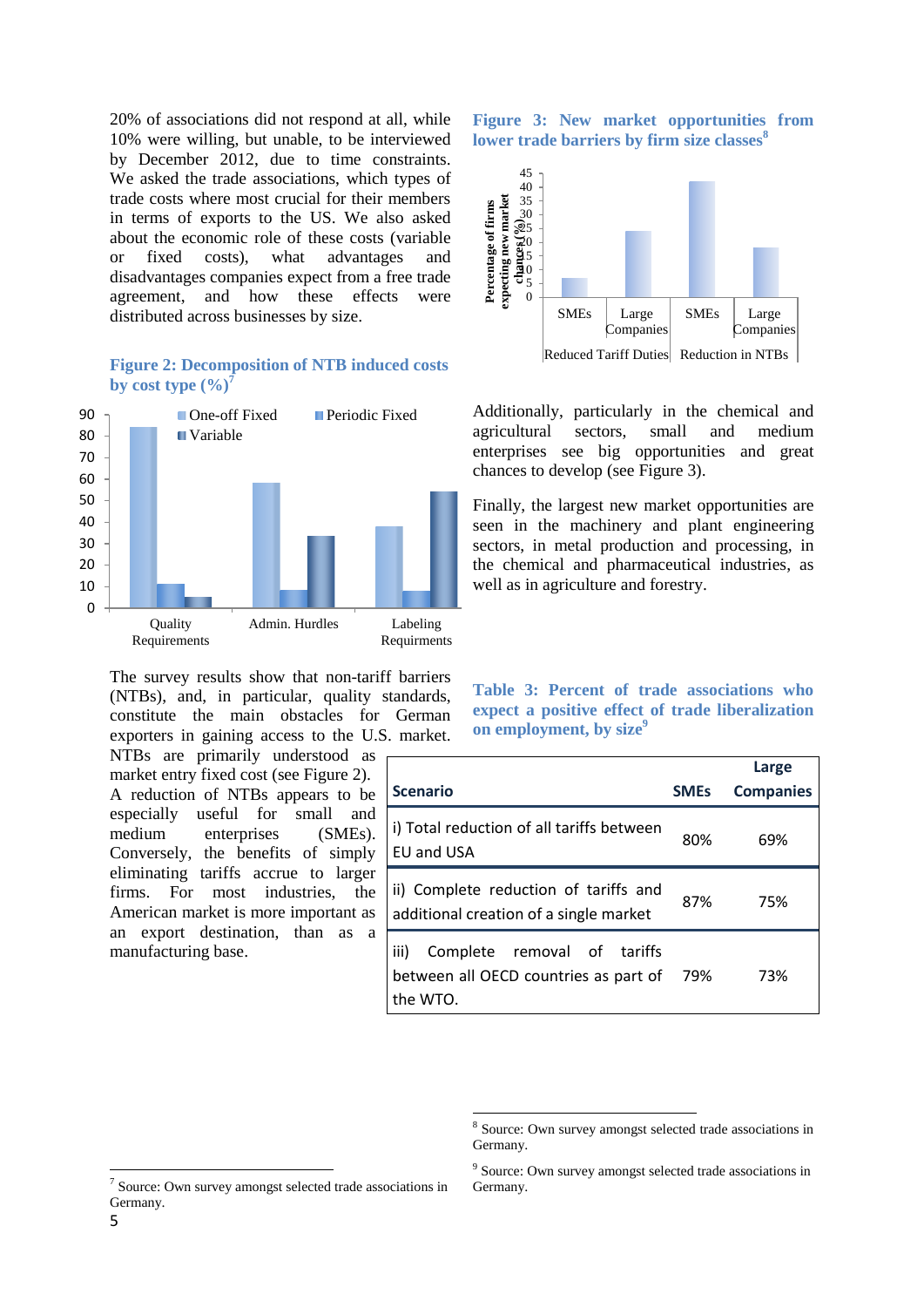#### **II. Trade creation, trade diversion and welfare effects**

In this section, we discuss trade creation and diversion effects of different liberalization scenarios, as well as their implications for welfare. Our model focuses primarily on the reallocation effects within industries, i.e., on *intra-industry* trade (Krugman, 1980), as opposed to *inter-industry* trade. This is a salient choice because, as we have seen above, trade between the EU and the U.S. mainly takes place within similar industries.

## *Model*

The key idea of our approach in this study is to first econometrically measure the trade effects of existing PTAs, and then apply the results to the transatlantic agreement with the help of a model simulation. This has the advantage that, in addition to tariffs barriers, NTBs are automatically taken into account as well. We call this scenario "comprehensive agreement" and contrast this in a second scenario with only a pure tariff reduction.

Building on the work of Egger et al. (2011) and Egger and Larch (2011), we perform a structural econometric estimation of trade effects, and simulate the counter-factual scenario of a transatlantic free trade agreement. When estimating the effects of existing PTAs, it is absolutely crucial to take into account the nonrandom occurrence of free trade agreements. This is achieved through the use of an instrumental variables estimator. Furthermore, we carefully model that the start-up of trade relationships between two countries may be subject to other economic laws than the intensification of preexisting economic relationships. Following the estimation of parameters, the effects of a TAFTA Agreement were quantified by simulating our model. A total of 126 countries are considered: all EU countries, USA, Canada and Mexico (the three NAFTA countries), as well as other large and important emerging markets such as China and India.

## *Trade creation effects of a comprehensive liberalization*

Across existing preferential trade agreements (PTAs), our econometric estimates show average long-term trade creation effects of at least 67%. Carefully modeling the selection of countries into PTAs increases these effects still further. Trade growth within already existing trade relationships (the so-called intensive margin) turns out to be

Taking into account all relevant general equilibrium effects, trade between EU member states and the United States grows strongly by an average of 79%. This trade creation is a multiple of what would be expected from the observed reduction in tariffs duties alone. Compared to other studies, our econometrically correct methods signal greater trade creation effects in all country pairs affected by a transatlantic trade initiative trade grows.

# *Trade diversion effects of comprehensive bilateral liberalization*

A comprehensive transatlantic trade agreement also increases trade between pairs of countries that are not directly affected: In 56% of those pairs, trade increases. Overall, in this group of country pairs, it rises by about 3.4% on average. There is, however a high degree of heterogeneity. Trade between a few small countries can even come to a complete standstill.

# **Figure 4: Welfare effects of a comprehensive Free Trade Agreements.**

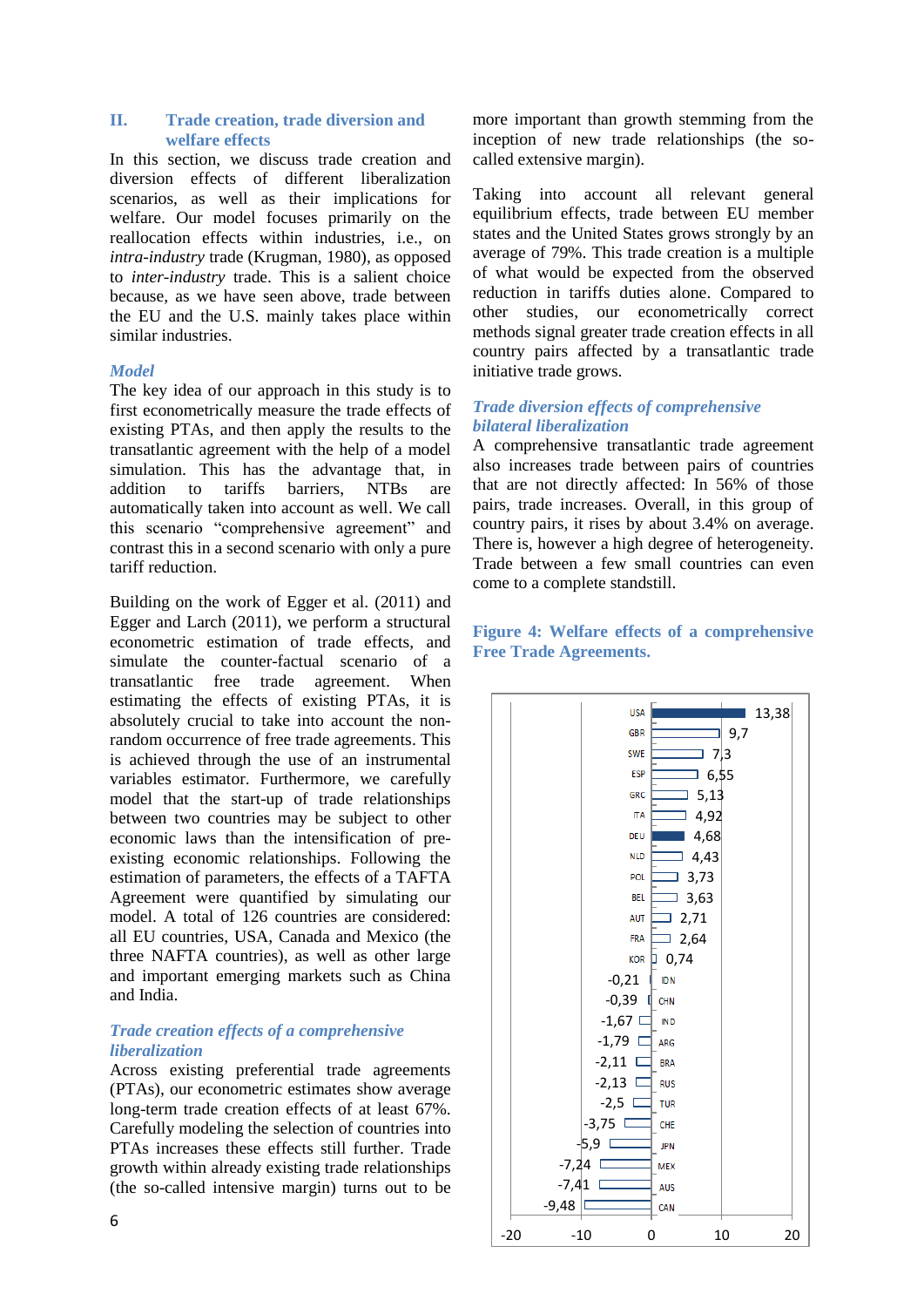Although total German exports increase overall, they fall in more than half of Germany's bilateral relations. Importantly, however, the decline in most cases is either small or refers to very low trading volumes. The minimum change in bilateral exports is -40%, while the maximum increase is +94%. The changes in bilateral trade for the US are even more asymmetric. The median number over all bilateral trade relationships indicates a decline of 25%, with a minimum at -36% and a maximum trade creation of 109%. This shows the considerable heterogeneity in the change in trade flows, which are due to trade diversion effects. However, if one focuses on bilateral trade flows, it becomes clear that German exports to the US rise by 94%, while exports to Canada and Mexico rise a little less (by  $+19$  and  $+ 10\%$ , respectively). Exports to markets with which the EU or the U.S. have PTAs are considerably reduced, especially trade with some EU countries. This is due to trade diversion effects.

## *Welfare effects of a comprehensive liberalization*

Figure 4 shows the welfare effects for a selected number of countries. The increase in trade raises average global welfare (real income) in the long run by about 3.3%. In *Germany*, welfare increases by about 4.7%, in France by 2.6%. The USA and Britain are major winners with an increase of 13.4% and 9.7% respectively. Countries with which either the EU or the United States already enjoy free trade agreements are the main losers. These include Mexico, Canada, and Chile, as well as countries in North Africa.

It is very clear that a comprehensive free trade agreement has a significant potential for welfare gains in the long run for the TAFTA-member countries. Looking at the 27 EU member states and the U.S., our results show that all future TAFTA member states would achieve an increase in welfare. The spread of welfare gains for the EU lies between 2.6% (France) and 9.70%  $(UK).$ 

To put these effects into perspective, it is very important to bear in mind, that these calculated welfare gains pertain to the *long-term* effects, and are only generated from a *comprehensive* agreement.

The welfare effects generated by TAFTA have two main sources: (i) the introduction of TAFTA leads to an increase in the availability of foreign

products and possibly to the availability of entirely new products or product varieties; greater product diversity has a positive effect on welfare. (ii) Due to lower trading costs, prices are lower, and consequently the consumer price index falls, leading to an increase in the purchasing power of income. This, too, constitutes an important source of welfare gains.

# *Trade creation, trade diversion and welfare effects of a tariff elimination*

As mentioned above, the weighted average tariff on imports from the EU and the U.S. in 2007 was only 2.8%. Thus, it is not surprising that the elimination of these tariffs leads to lower trade creation effects than what the occasional observer may expect. On average, though, trade creation is still 5.8%. However, there are now a few TAFTA member countries whose trade volumes fall. For countries not participating in TAFTA, the trading volumes fall on average by about 0.5%. However, in about 60% of non-participating countries pairs, trade is still rising as a consequence of TAFTA. Trade diversion is therefore also less pronounced than in a more comprehensive treaty.

## **Figure 5: Welfare effects of a tariff elimination**

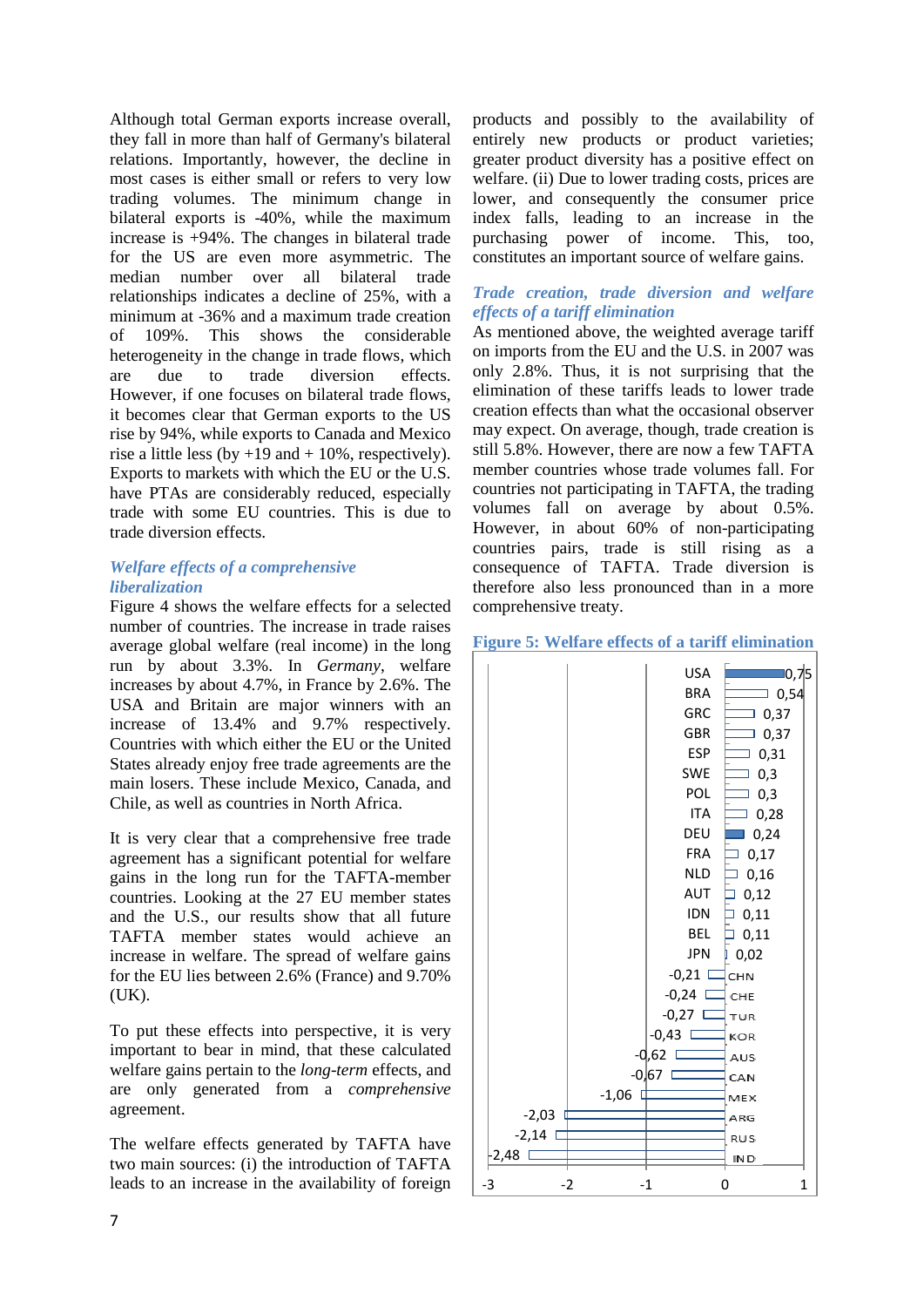Figure 5 provides an illustration of the welfare effects of the tariff elimination scenario. In the long-run, welfare increases by 0.24% in Germany, while America's increases by 0.75%. The global average long-run increase is 0.09%. Once again, those countries, with which the U.S. and the EU already maintain FTAs lose; however, losses are now much smaller (for example, Canada: -0.67% and Mexico -1.06%).

Germany's reduced welfare gain of only 0.24% can be attributed to the already low rate of tariff duties. In comparison, substantial gains from a transatlantic agreement require eliminating NTBs. This is also corroborated by the results of the trade association survey, as well as the stylized empirical facts discussed above.

## **III. Effects on the Labor Market**

## **Table 4: Effects of the free trade initiative on labor markets**

and the inclusion of firm heterogeneity makes a higher aggregation level of data necessary; this concerns mostly the level of regional detail. We consider five regions: Germany, USA, the rest of the EU, the rest of NAFTA and the rest of the world.

We examine three scenarios. The "tariff scenario" assumes, as mentioned above, the complete elimination of all import duties. In the "NTB scenario" it is assumed that the trade creation between the US and the EU due to TAFTA is on average equivalent to what was measured econometrically in section II for existing agreements. This means that the initially calibrated equilibrium trade barriers are reduced such that average trade creation predicted by the model is exactly 76%. This reduction of course includes the reduction of all tariffs to zero. The entire reduction of non-tariff barriers is achieved through changes in the variable cost of trading. In the third scenario, "single market scenario", we

| IUDUL IIIUI IVUJ                                      |                |            | the third scenario, | -81           |
|-------------------------------------------------------|----------------|------------|---------------------|---------------|
|                                                       | <b>Germany</b> | <b>USA</b> | <b>EU26</b>         | <b>NAFTA2</b> |
| [A]Unemployment rate                                  |                |            |                     |               |
| Baseline Scenario                                     | 8,70%          | 4,60%      | 6,90%               | 4,90%         |
| <b>Tariff Scenario</b>                                | 8,70%          | 4,60%      | 6,90%               | 4,90%         |
| NTB-Scenario                                          | 8,64%          | 4,55%      | 6,85%               | 4,91%         |
| Single Market Scenario                                | 8,38%          | 4,49%      | 6,70%               | 4,91%         |
| [B] Number of unemployed (thousands, absolute change) |                |            |                     |               |
| <b>Tariff Scenario</b>                                | $-2.10$        | $-6.25$    | $-9.89$             | 0.65          |
| NTB-Scenario                                          | $-25.22$       | $-68.79$   | $-98.91$            | 6.51          |
| Single Market Scenario                                | $-109.30$      | $-103.19$  | $-280.89$           | $-3.91$       |
| [C] Real Wage (Change relative to baseline scenario)  |                |            |                     |               |
| <b>Tariff Scenario</b>                                | 0,13%          | 0,17%      | 0,13%               | $-0,04%$      |
| NTB-Scenario                                          | 1,60%          | 2,15%      | 1,67%               | -0,46%        |
| Single Market Scenario                                | 8,32%          | 5,25%      | 6,18%               | $-0,21%$      |

assume that the level of total effective bilateral trade barriers between participating TAFTA countries fall to the levels that we have calibrated for trade relations within the EU. To reflect the greater geographical distance, we assume an ad valorem surcharge for transportation costs on transatlantic trade of 10%.

Table 4 shows that merely eliminating tariffs does not generate any significantly measurable effects on *structural* 

For a more detailed analysis of the effects on the labor markets, on productivity growth, and on firm-specific effects, we empirically implement the theoretical model of Felbermayr et al. (2011). In doing so, we build on work by Felbermayr et al. (2012). The theoretical model incorporates an accurate modeling of the search process on labor markets and differentiates between firms according to their size (employment, turnover) and productivity.

The simulation makes use of the econometric results of the above presented approach. At the same time, the careful modeling of labor markets

(meaning equilibrium and not cyclical) unemployment neither in the US nor in Germany, nor in the rest of the EU for that matter. If the TAFTA agreement amounts to substantial reductions in NTBs, then up to 110,000 new jobs in Germany, and a total of 400,000 jobs can be created in the EU. Employment growth in the US is lower. In Canada and Mexico, there are only very small, partially positive effects on employment. The rest of the world is losing about 240,000 jobs in this scenario. Relative to the 'Status Quo' (2007), an ambitious reduction of NTBs leads to a pronounced increase in the real wage in Germany, in the EU as a whole, and also in the USA. In the other regions, real wages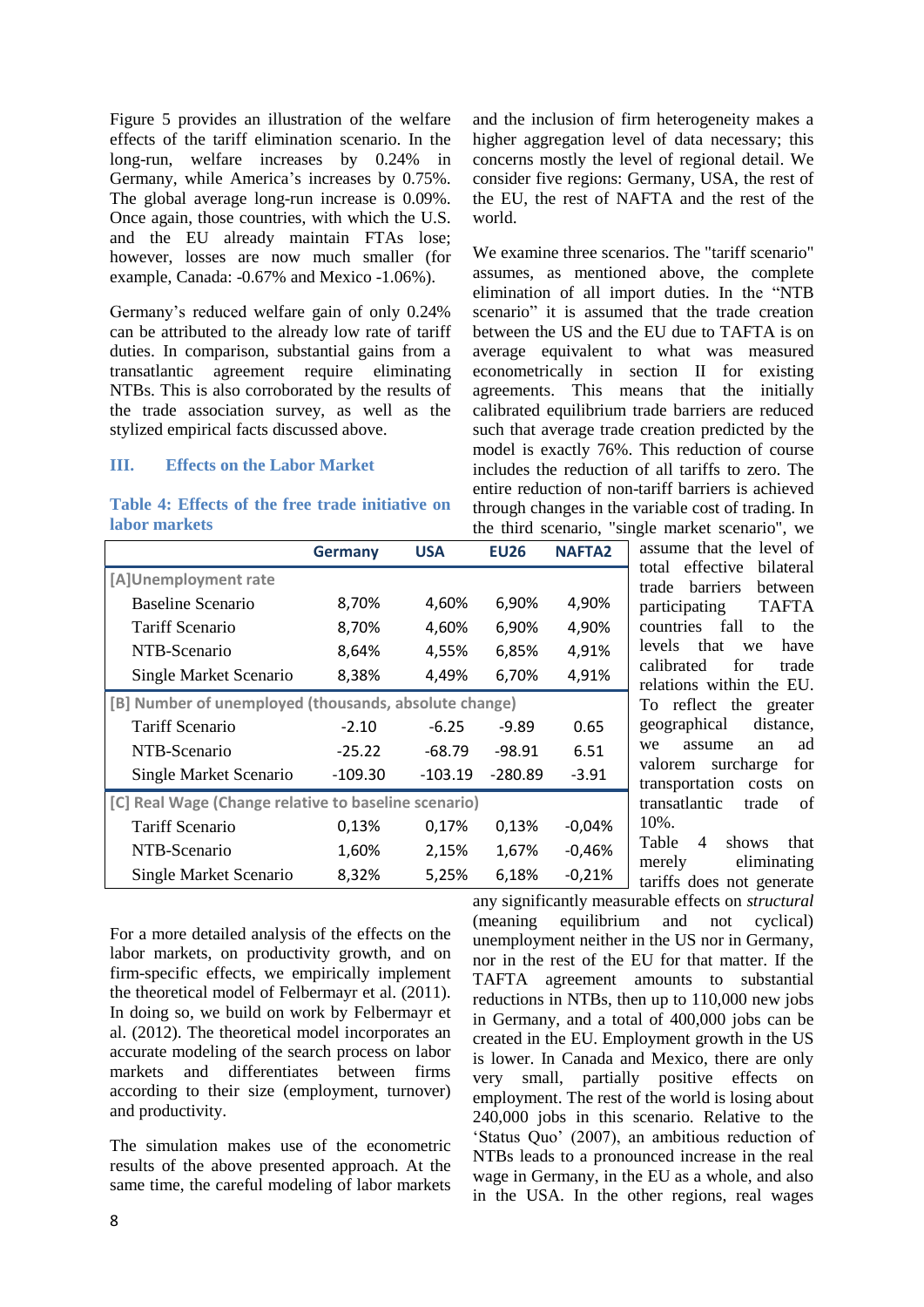remain almost unchanged. Liberalization generates new jobs, but above all it leads to better paying jobs.

At an average of 3,311 euros gross monthly wage in Germany, the implementation of the "single market scenario" increases a workers wage by 268.75 euros a month.

# **Table 5: Change in average labor productivity (relative to baseline scenario) Germany USA**

|                              | _________ |       |
|------------------------------|-----------|-------|
| Tariff Scenario              | 0.06%     | 0.07% |
| NTB-Scenario                 | 1.14%     | 1.14% |
| Comprehensive Scenaric 5.65% |           | 3.70% |

# **Table 6: Gross and net employment effects for Germany**

|                   | <b>NTR</b>      | <b>Single Market</b> |
|-------------------|-----------------|----------------------|
|                   | <b>Scenario</b> | <b>Scenario</b>      |
| Firm exits        | 2.549           | 11.045               |
| Shrinking firms   | 19.620          | 85.031               |
| Jobs lost         | 22.169          | 96.076               |
|                   |                 |                      |
| Firm entries      | 42.757          | 185.304              |
| Growing firms     | 4.631           | 20.072               |
| Jobs gained       | 47.389          | 205.376              |
|                   |                 |                      |
| <b>Net effect</b> | 25.220          | 109.300              |

In our model simulations, the increase in real wages is due a higher average productivity of labor. This is driven by the fact that trade liberalization leads to a reallocation of employment away from companies with low labor productivity towards companies with high labor productivity. Accordingly, the proportion of these relatively productive firms increases in relation to total employment.

The productivity effect is an important factor in increasing the gross domestic product (GDP), Table 5. It turns out that the productivityenhancing effect of the free trade agreement is negligible in all regions, as long as one focuses only on the tariff reduction. The "NTB scenario" results in a productivity effect of about 1% which is already quite pronounced, but in the ambitious "single market scenario" it increases further to 5.65% in Germany, more than in other regions. In other markets, the productivity effect can even be negative: by displacing exports a reverse reallocation effect can ensue. Work is shifted towards non-exporting firms, which are also less productive. However, this productivity reducing effect is very small in all cases.

Higher productivity of domestic firms leads to a reduction of average prices for domestic consumers. Increased competition due the entry of new foreign companies that serve the domestic market through exports also dampens prices. In fact the price level falls in all scenarios and in all regions. The decline in third markets follows from the fact that the higher average productivity of American and/or European companies also causes price adjustments downwards in those countries.

# *Effects on small and medium-sized enterprises*

Trade liberalization leads to growth of exportoriented SMEs, which only start operating in the U.S. market following improved market access conditions. Therefore among the medium-sized companies, especially the smallest benefit. In contrast, large companies, which are already exporting to the U.S., and account for a larger proportion of total employment, remain largely unaffected by a TAFTA agreement. On the one hand they benefit from falling transaction costs; on the other hand they face stiffer competition both in their home markets and abroad. The entry of more efficient American companies into the German market may deteriorate the competitiveness position of certain nonexporting, small firms. However, on the macroeconomic level, this is compensated for by lower prices due to increased competition, which leads to overall welfare gains for consumers. Generally, a TAFTA agreement leads to an increase in the degree of internationalization of firms, especially in the medium size range.

# **IV. Industry-level effects**

For analysis at the industry level, a computable general equilibrium model of the type MIRAGE (Modeling International Relationships in Applied General Equilibrium) was used. The underlying dataset is based on the GTAP 8 data set for 2007. Since the program allows an aggregation of countries/regions and industries, Germany and the U.S. were analyzed separately for this study. The rest of countries were grouped into eight regions. The industry level was left as disaggregated as possible.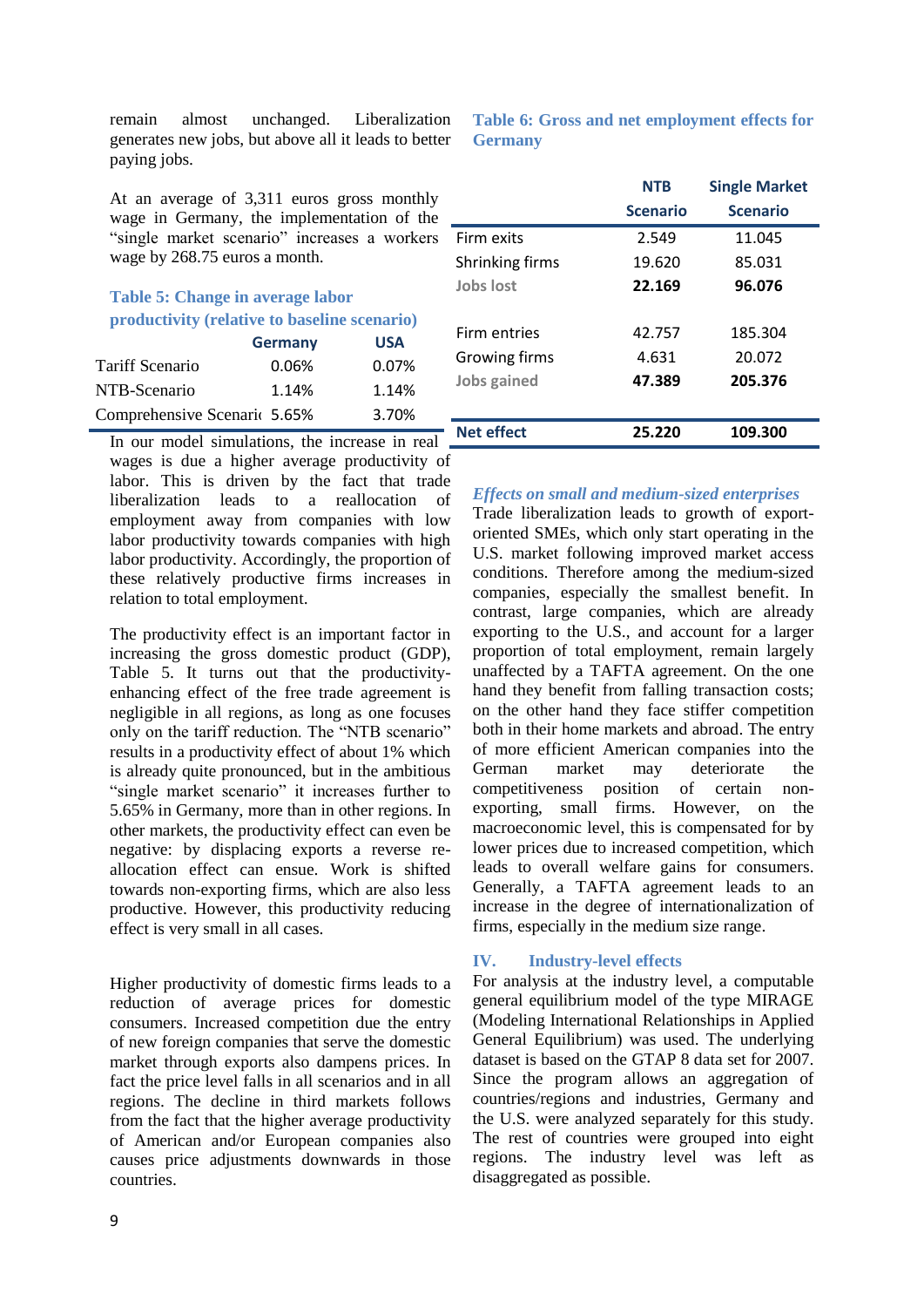In the considered scenario, all duties in the agricultural and industrial sectors are lifted, while no NTB reduction is performed. In the services sector, it is assumed that the market access in telecommunications, air transport, postal services, financial services and environmental services will be liberalized based on the GATS (General Agreement on Trade in Services) agreement.

The reported results reflect the long-term. They report percentage changes relative to a situation, in which no agreement was reached. The results indicate trends at the sector level; for the macroeconomic analysis please refer to the two previously described analyzes.

Looking at the development of the bilateral exports between the U.S. and Germany, it is evident that export growth is to be expected in all three main sectors of the economy (agriculture, industry, services); see table 7. The sector, in which trade gains are most pronounced, is the agricultural sector, albeit from a relatively low level.

The largest increases on the German side can be expected in the agricultural sector for dairy products, vegetable oils and fats and sugar. For America the growth is much stronger on average, with especially high increases forecast for meat products.

#### **Table 7: Export growth by sector**

|                  | German Exports US Exports to |                          |  |
|------------------|------------------------------|--------------------------|--|
|                  | to USA                       | n<br><b>Germany</b><br>n |  |
| Agriculture      | 28.56%                       | 56.02%<br>n              |  |
| Industrial goods | 11.10%                       | c<br>17.85%              |  |
| <b>Services</b>  | 3.78%                        | 1.44%<br>h               |  |

In the industrial sector, the strongest German gains in export growth take place in the textile and leather branches. The US is expecting equally strong export growth here too. However, quantitatively more welfare relevant effects come from the significant increases in mechanical and automobile engineering exports, both in the US and Germany. Especially in automotive engineering it is to be expected that US exports grow significantly faster than German exports.

## **Table 8: Growth in overall exports**

|                    |       | <b>US Exports</b> German Exports |
|--------------------|-------|----------------------------------|
| <b>Agriculture</b> | 0,16% | 3,54%                            |
| Industrial goods   | 0,74% | 3,17%                            |
| <b>Services</b>    | 0,42% | 2,46%                            |

In the service sector, Germany is able to expand its bilateral exports significantly. Strikingly, double-digit growth in financial services, communications sector, and in business services are the driving force here. In these areas, there is also significant, but lower overall growth, on the American side too.

Table 8 shows changes in the aggregate volume of exports for the US and Germany in percent. Changes in all export sectors were corrected using the GDP deflator.

At the multilateral industry level, i.e., against all trading partners, all U.S. sectors feature positive export growth, whereas individual sectors in Germany experience a decline in exports. Overall however, in both economic regions, exports increase in all of the three main sectors of the economy.

## **V. Effects on the Global Trading Regime**

Does a regional agreement, like the one between the US and the EU reduce the likelihood of a successful reform of the multilateral trade regime under the WTO? Or does it increase its chances? Baldwin and Seghezza (2010) recently demonstrated very convincingly that regional integration efforts are neither a building block for nor a stumbling block to the progress of multilateral liberalization. On the one hand, they reduce the incentives of the participating countries to make concessions at a multilateral level. On the other hand, they increase the benefits from successful multilateral negotiations for initially uninvolved countries. In particular, the emerging economies could be persuaded to make concessions.

Only a reduction of NTBs, which are not addressed within the existing WTO agreements, can deliver significant additional welfare benefits. Such liberalization appears to be unthinkable in the current WTO framework. In that sense, the multilateral approach does not